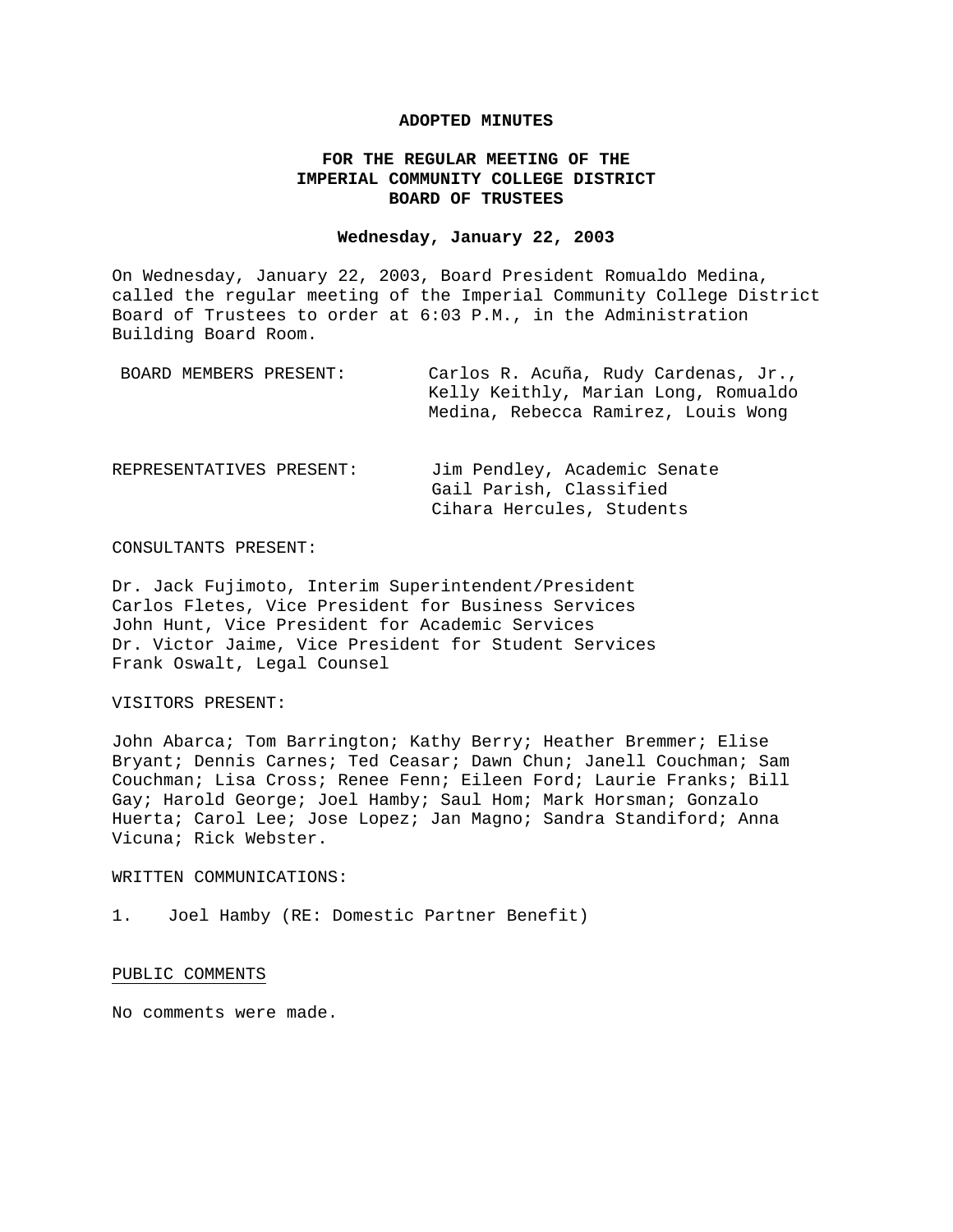# ASSOCIATED STUDENT GOVERNMENT UPDATE

ASG President, Cihara Hercules, updated the Board on the following activities:

- On January 13, 2003, the students hosted a continental breakfast for the staff to kick-off the first day of Flex Week.
- During the first week of the Spring Semester the ASG is sponsoring an information booth available to students located in front of the College Center.
- The ASG is accepting applications for three Senate vacancies.
- The Sweetheart Dance candidate elections will take place on January 27, 2003, and the coronation will be held on February 5, 2003, during half time at the IVC versus Southwestern College game.
- The next ASG meeting is scheduled for January 29, 2003.

#### ACADEMIC SENATE UPDATE

Academic Senate President, Jim Pendley, reported the following:

- The Senate's first meeting for the Spring Semester will take place on February 5, 2003.
- The Flex week presentations were excellent.
- The faculty is back and ready to start a new semester.

### INTERIM PRESIDENT'S UPDATE

Dr. Jack Fujimoto reported the following:

- The Spring Semester is off to a good start and the College Center is busy with students adding classes.
- The Planning and Budget Committee together with College Council are addressing the budget shortfall, and will be developing a plan of action.
- Enrollment for the Spring Semester is the same as last year at this time
- The men's basketball conference games have been exciting this season. The last three games were decided by the last shot.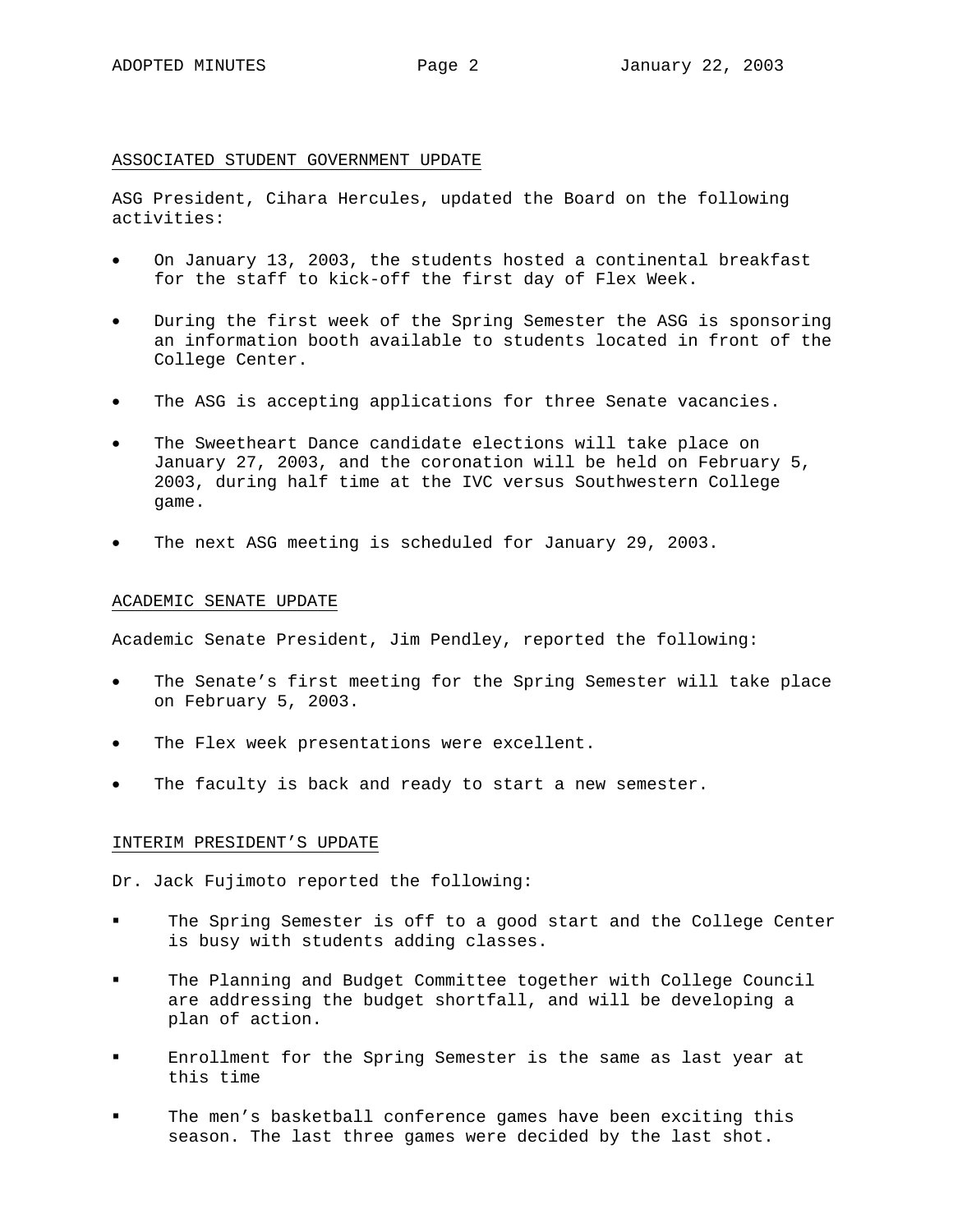Brandon Warner and D. J. Brown were named players of the week in the Pacific Coast Conference. Women's basketball player Ericka Antunez was also named player of the week.

- The annual SDICCCA Board Dinner is scheduled for February 5, 2003, from 6:00-9:00 P.M., at the University of San Diego.
- Bill Gay is developing budget shortfall messages to inform the public.
- The Technology Center Coordinator position will not be filled, and John Hunt and Eileen Ford are covering the responsibilities of the vacancy. The job description may be revised.
- The Director of Human Resources was placed on administrative leave on December 19, 2002.
- The new position of Director of Technical Services is being advertised.
- SCT Banner Software consultants are arriving in February to begin the process of transforming our on-campus technology. The Technology Plan will be a topic for discussion at the Board Retreat.
- We are exploring the possibilities of developing partnerships with the Legislature. Congressman Bob Filner will be visiting the Imperial County Office of Education on February 3, 2003, at 1:00 P.M., and Assemblywoman Bonnie Garcia will be visiting IVC on February 7, 2003, at 2:00 P.M., in the Board Room.
- A critical meeting of the Public Safety Authority is scheduled for February 13, 2003, at 6:00 P.M., at Imperial City Hall. IVC has allocated \$137,000 for this fiscal year to the Public Safety Training Facility.
- IVC was the setting for the Regional Occupation Career Fair held for high school students on Friday January 17, 2003.
- Becky Green is busy coordinating the eighth annual Early Childhood Education Conference, which is scheduled to take place at IVC on Saturday, January 25, 2003. More than 400 educators will be attending from throughout the Valley.
- The Joint Chambers Business Showcase was held on January 15, 2003, at the Mid-Winter Fair Grounds. The IVC booth featured Applied Sciences Programs. It is the first time that so many volunteers have participated in this showcase event.
- There are five applicants for the IVC Foundation Executive Director position, and the selection committee is scheduled to meet for interviews on February 13, 2003.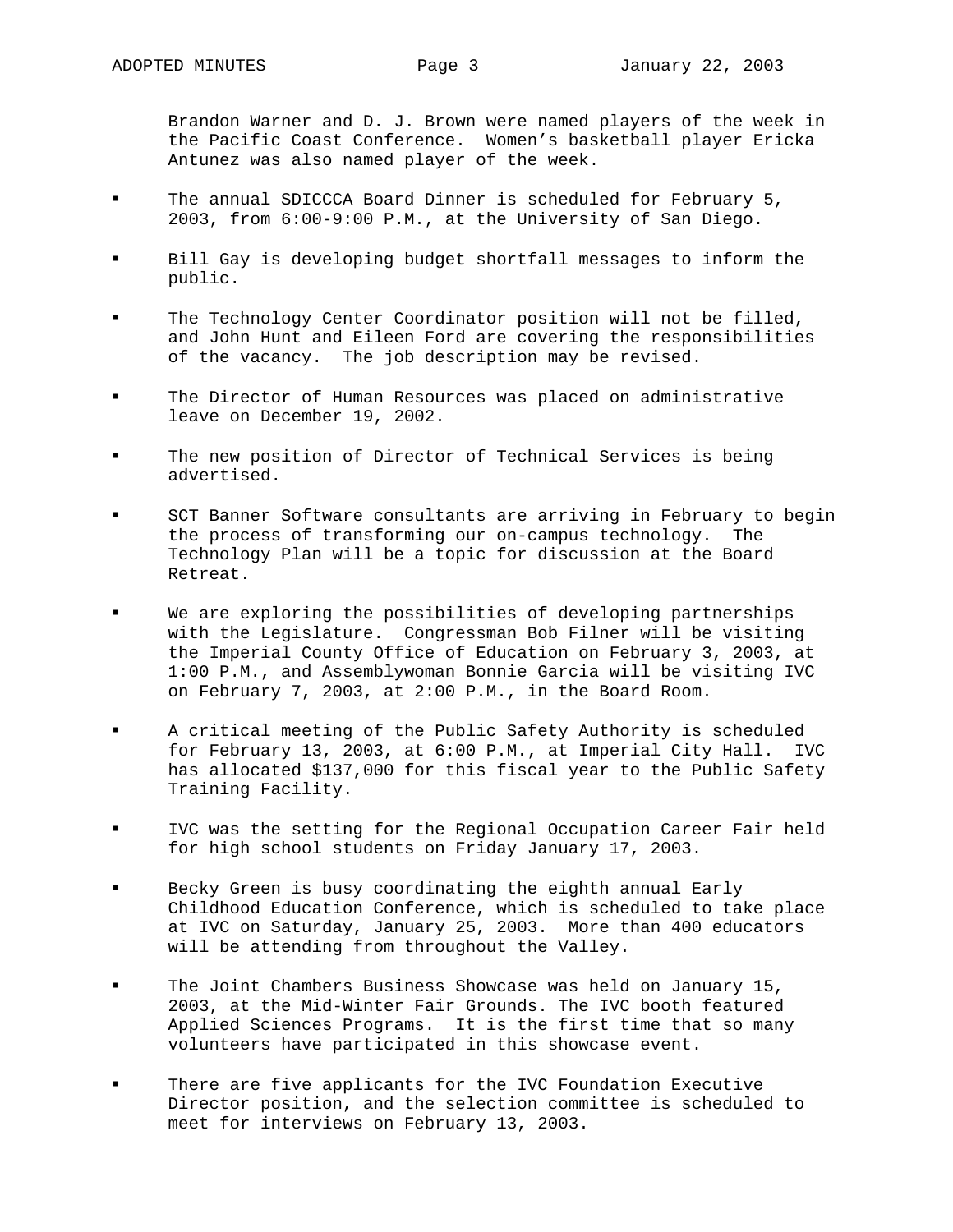### BOARD RETREAT

Dr. Fujimoto distributed a draft of the agenda outlining the activities to be addressed at the Board Retreat. Everyone agreed to change the retreat date to Saturday, March 1, 2003. The length of the retreat was discussed. Mr. Wong offered to provide lunch.

#### DESERT MUSEUM FUNDING

Tom Barrington, representing the Desert Museum Society, stated that a group is being established to develop a general plan and a unified strategy for funding the Desert Museum. Romualdo Medina and Carlos Acuña volunteered to work on the committee. It was stated that a substantial donation had been received, and alternate funding sources are being explored. There is funding available from the Desert Museum Society for operating costs, which would relieve IVC of some of the burden.

M/S/C Cardenas/Keithly Approval of Minutes dated December 14 and 18, 2002

M/S/C Cardenas/Keithly Resolution No. 12607: **PURCHASE ORDERS**

BE IT RESOLVED that the issuance of current year Purchase Order Nos. 0301985 through 0302267, 4503023 through 4503027, 4003036 through 4003039 inclusive are approved.

BE IT FURTHER RESOLVED that the issuance of Dummy Purchase Order Nos. 0301187 through 0301303, inclusive are approved.

M/S/C Cardenas/Keithly Resolution No. 12608: **PAYROLL WARRANT ORDERS**

BE IT RESOLVED that Payroll Warrant Order No. 11 \$134,248.47, and Warrant Order No. 12 in the amount of \$1,634,826.24 be ratified.

M/S/C Cardenas/Keithly Resolution No. 12609: **COMMERCIAL WARRANT ORDERS**

BE IT RESOLVED that Commercial Warrant Orders on the General Fund be ratified as follows:

> 23 in the amount of \$54,368.39 24 in the amount of \$1,532,182.64 25 in the amount of \$457,495.01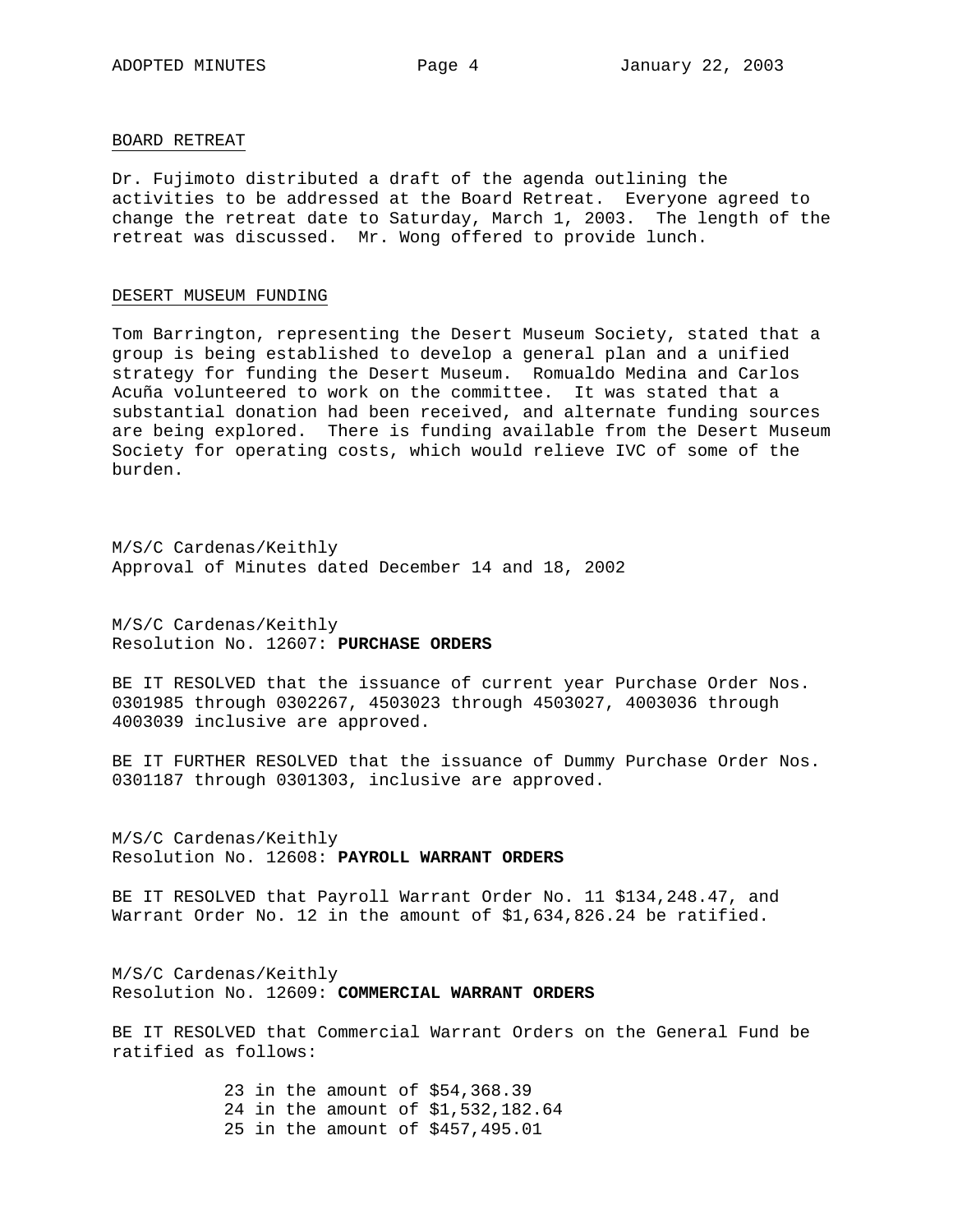M/S/C Cardenas/Keithly Resolution No. 12610: **QUARTERLY REPORT** 

BE IT RESOLVED that the Board of Trustees accepts the financial statements prepared pursuant to Education Code 84043, for the quarter ending December 31, 2002, and directs that copies be forwarded to the Chancellor's Office of the California Community Colleges and to the Office of the Imperial County Superintendent of Schools, as required by law.

BE IT FURTHER RESOLVED that this policy be administered in accordance with Education Code Sections 68050-68134 and 76140-76160.

M/S/C Ramirez/Wong Resolution No. 12611: **AUDIT REPORT**

BE IT RESOLVED that the Board approves the Imperial Community College District Auditor's Report for the year ending June 30, 2002, as prepared by Wilkinson and Hadley, Certified Public Accountants.

M/S/C Cardenas/Long Resolution No. 12612: **NON-RESIDENT TUITION FEE**

WHEREAS, statutes require each school district to set its own tuition rate on the basis of its current cost of education, or on the statewide average of the current cost of education;

BE IT RESOLVED that the tuition for out-of-state and out-of-country students be computed at \$149.00 per unit (statewide average) commencing July 1, 2003, for the fiscal year 2003-2004.

BE IT FURTHER RESOLVED that this policy be administered in accordance with Education Code Sections 68050-68134 and 76140-76160.

M/S/C Ramirez/Long Resolution No. 12613: **SUPPORT OF EQUITABLE STATE FUNDING FOR ALL COMMUNITY COLLEGE STUDENTS**

WHEREAS, on a dollar-per-student basis, there is great disparity in funding among California's community college districts; and

WHEREAS*,* the highest funded district receives \$8,209 per full-timeequivalent student and the lowest funded district receives only \$3,493; the average amount received by the highest funded districts is \$5,693 per full-time-equivalent student and the average amount received by the lowest funded districts is \$3,516 and the gap is growing larger; and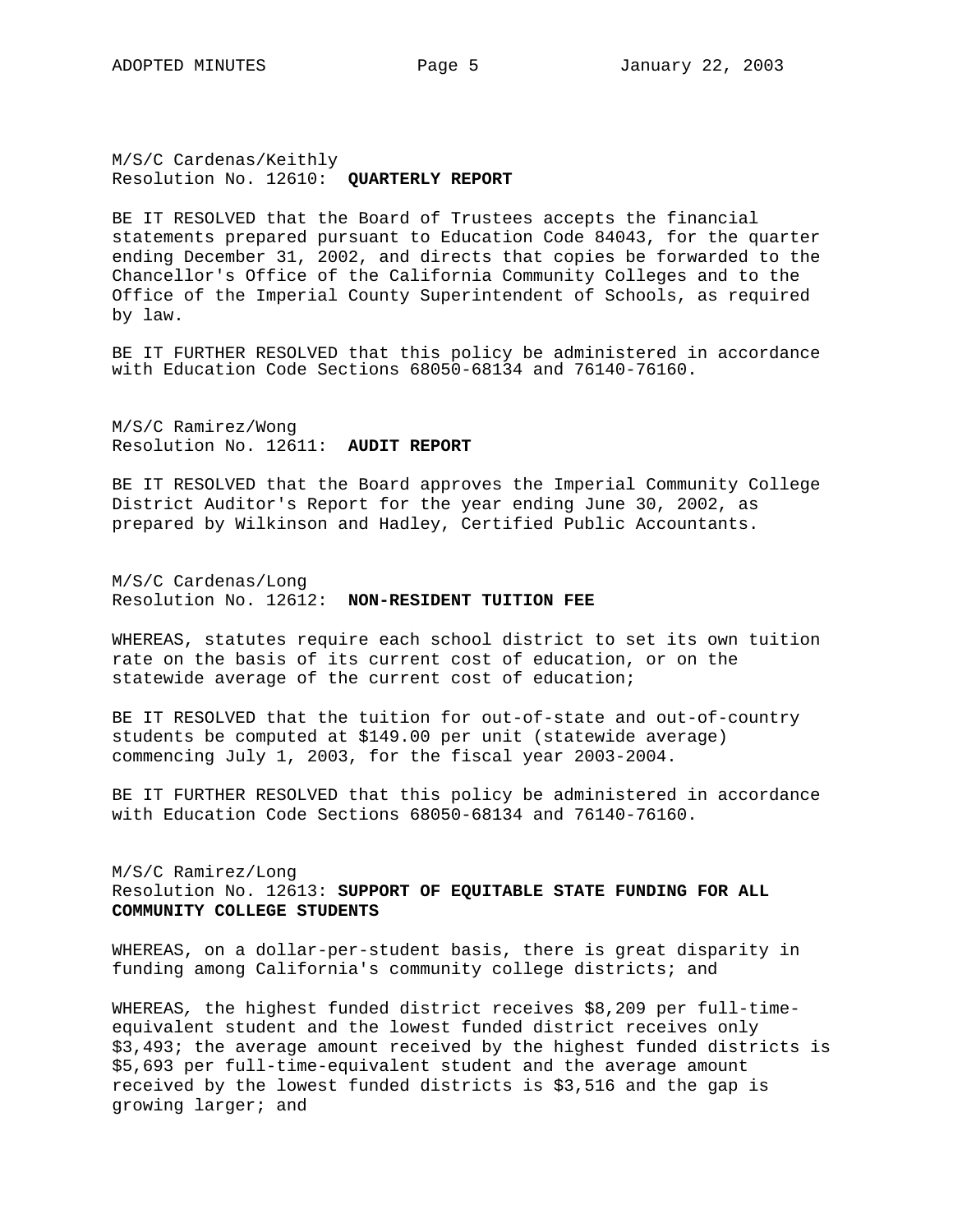WHEREAS*,* when there are more state funds available to the community college system, higher-funded districts receive proportionately more and lower-funded districts receive proportionately less, and, conversely, when state funds are cut, higher-funded districts receive a smaller cut per student and lower-funded districts receive a larger cut per student, making the disparity in funding even worse, and

WHEREAS, the lack of equitable state funding means that students in lower-funded districts have significantly less access to classes, tutors, full-time instructors, lab technicians, math and writing center assistance, basic skills classes, adequately maintained facilities, instructional materials, current technology, technical programs, and counselors as well as other support staff for an increasingly diverse student population; and

WHEREAS, all of California's community college districts are required to comply with the same state mandates, but the resources that enable compliance vary widely district by district; and

WHEREAS, funding all community college programs and services on a per student basis would reduce the disparity in funding, increase equal access to education and boost the potential for student success throughout the state; and

WHEREAS, understanding California's current fiscal problems, the disparities in funding within the community college system must not be allowed to get worse;

NOW THEREFORE BE IT RESOLVED, that the Board of Trustees of the Imperial Community College District supports funding on the basis of full-time equivalent students and:

- urges enactment of legislation and a 2003-2004 State Budget that will ensure fair and equitable funding to all community college students, including measures that will halt the increasing disparity in funding, and
- commits to actively advocate on behalf of comparable funding for ALL of the state's community college students on a per student basis.

#### M/S/C Keithly/Wong to go into **CLOSED SESSION**

- 1. CONFERENCE WITH LEGAL COUNSEL ANTICIPATED LITIGATION Significant exposure to litigation pursuant to subdivision (b) of section 54956.9: One Case
- 2 PUBLIC EMPLOYMENT Title: Superintendent/President
- 3. NEGOTIATIONS UNDER THE EDUCATIONAL EMPLOYMENT RELATIONS ACT Conference with District Negotiators RE: Direction for Negotiations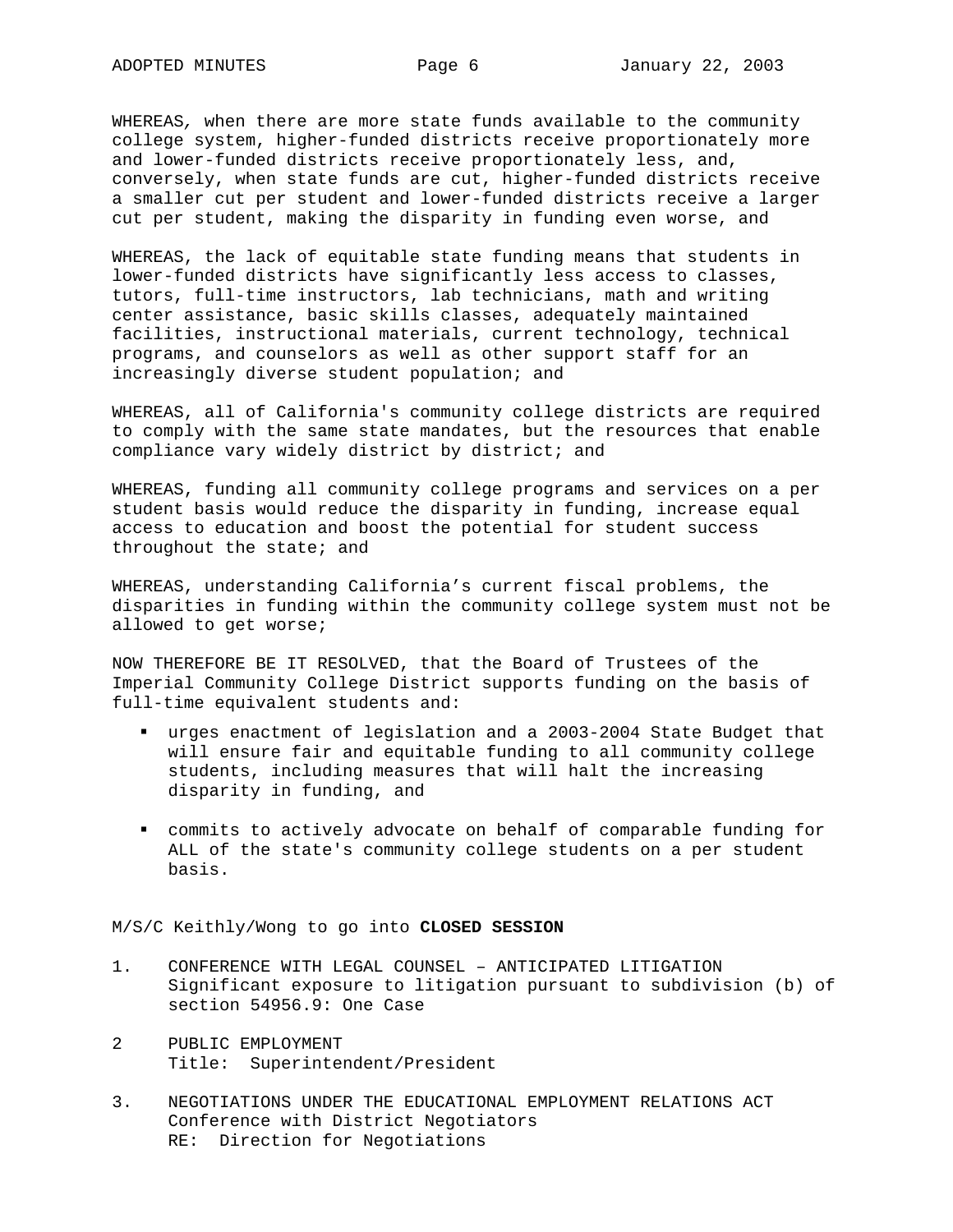- 4. PUBLIC EMPLOYEE DISCIPLINE/DISMISSAL/RELEASE
- 5. CONFERENCE WITH LEGAL COUNSEL EXISTING LITIGATION Subdivision (a) of section §54956.9) Name of cases: C. Marylynn Carlson, Case No. LM-1781-E Craig R. Luoma, Case No. 1780-E

M/S/C Keithly/Wong to go back to **OPEN SESSION** 

Board President Romualdo Medina announced the following:

- 1. Information was presented to the Board and direction was given to legal counsel.
- 2. There is no announcement, and the search process is continuing.
- 3. Direction was given to staff.
- 4. M/S/C Cardenas/Acuña to ratify the decision of the Administration to terminate the employment of the incumbent in the job classification of Staff Secretary I–Preschool, effective December 31, 2002.
- 5. Information was presented to the Board and direction was given to legal counsel.

M/S/C Keithly/Cardenas Resolution No. 12614: **AGREEMENT**

BE IT RESOLVED that the Board adopts and ratifies provisions of separation and general release in an agreement dated November 21, 2002 with Denis Cheng and signed by John Mustafa and Dr. Victor Jaime for Dr. Jack Fujimoto, on December 12, 2002.

M/S/C Keithly/Cardenas Resolution No. 12615: **TEMPORARY INSTRUCTOR EMPLOYMENT**

BE IT RESOLVED that the following academic personnel be employed for the Spring 2003 Semester on a temporary contract basis:

| NAME.         | CLASSIFICATION/STEP |                                                                                   | ASSIGNMENT |                |
|---------------|---------------------|-----------------------------------------------------------------------------------|------------|----------------|
| Lopez, Teresa |                     | Appropriate Classification<br>and Step Contingent Upon<br>Verification of Records |            | ESL Instructor |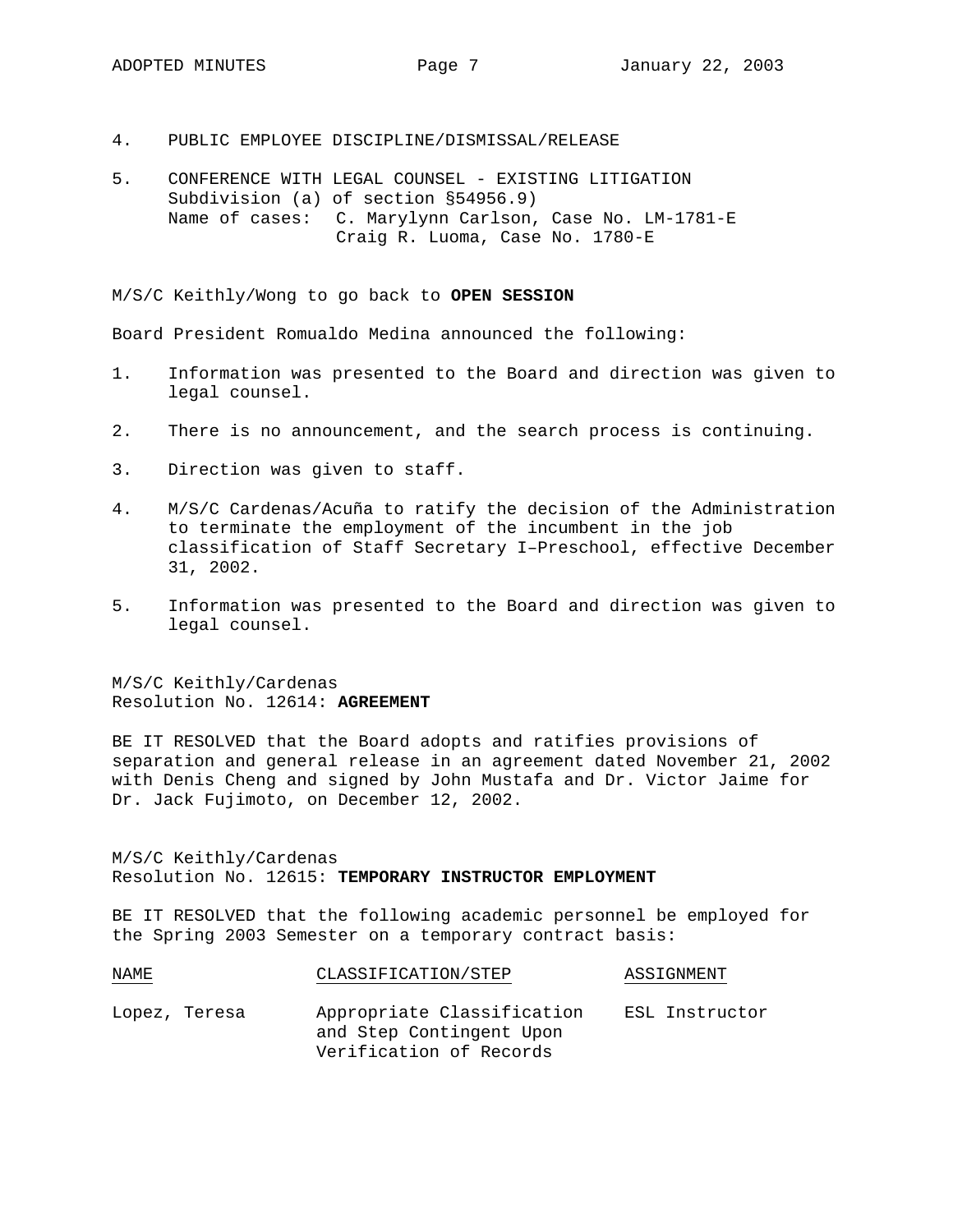Instructor

M/S/C Keithly/Cardenas Resolution No. 12616: **FULL-TIME INSTRUCTORS EMPLOYMENT**

BE IT RESOLVED that the following full-time, tenure track, academic personnel be employed for the 2002-2003 academic year, pending medical and background checks:

| NAME            | CLASSIFICATION/STEP                                                               | ASSIGNMENT                                 |
|-----------------|-----------------------------------------------------------------------------------|--------------------------------------------|
| Blair, Pauline  | Appropriate Classification<br>and Step Contingent Upon<br>Verification of Records | Reading/Writing Lab<br>Tutorial Specialist |
| Sheppard, David | $\mathbf{u}$ and $\mathbf{u}$                                                     | Child, Family and<br>Consumer Sciences     |

M/S/C Keithly/Cardenas Resolution No. 12617: **CLASSIFIED CONFIDENTIAL SERVICE EMPLOYMENT**

BE IT RESOLVED that the following individuals be employed in the classified service as indicated:

| NAME                      | POSITION                   | FUNDING  | RANGE    | EFFECTIVE |
|---------------------------|----------------------------|----------|----------|-----------|
| Dorsey-Freeman,<br>Sheila | Human Resources<br>Analyst | District | $33 - G$ | 1/1/03    |

M/S/C Keithly/Cardenas Resolution No. 12618: **CLASSIFIED SERVICE EMPLOYMENT**

BE IT RESOLVED that the following individuals be employed in the classified service as indicated:

| NAME<br>$\sim$ $\sim$ $\sim$ $\sim$ $\sim$ $\sim$ $\sim$ | POSITION  | FUNDING  | RANGE | EFFECTIVE        |
|----------------------------------------------------------|-----------|----------|-------|------------------|
| Noriega, Karina Student Services                         | Assistant | District |       | $23-C$ $1/13/03$ |